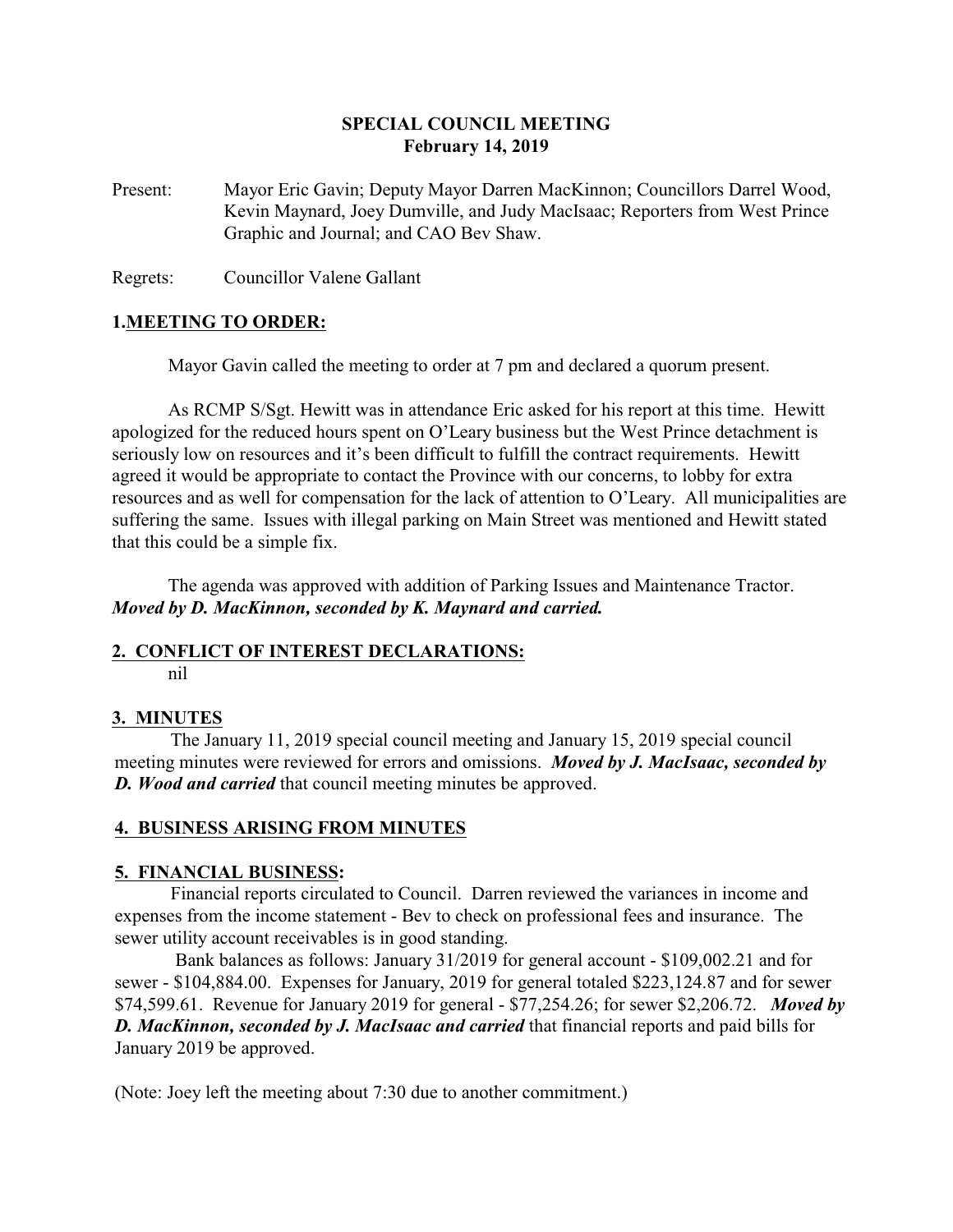#### **6. NEW BUSINESS**

*A. Mayor's report* - Eric reported meeting with the Finance Minister and the Community Care Facility Board and attended the CHANCES open house.

*B. Administrator's report -* Bev reported having some heating issues lately in the admin office and daycare, the new generator has been installed, learned that contractor isn't responsible for removing trees at Pate Subdivision, waiting on Planning Board to meet for zoning, and waiting on covenants/conditions for subdivision development. Elections PEI has arranged to rent office space for 4 - 5 weeks this spring. Summer student applications have been submitted and interviews for Recreation Director position held recently - to contact references. Attended meeting with Gospel Hall landowners, Clifford Lee meeting and EMO session. Building/development/business permits in January - final approval to Charles Adams for stationhouse renovations to 3 unit apartment for \$90,000. Bev's overtime at 28 hours, less than a week of 2018 vacation left; Dale's overtime at 80 hours; Jessica's overtime being used up during her last week.

### *C. Reports from Departments*

*Properties (Kevin) -* Kevin reported that nothing is available yet on the expansion to the complex for maintenance area and fire department storage.

*Newcomers/Recruitment (Judy) -* Judy attended the Clifford Lee meeting, Red Tide curling, EMO session, Canada Games reception and plans to attend the May 5<sup>th</sup> newcomers event.

*Police/Fire Department (Darrel) -* Darrel reviewed the January RCMP report and noted they only spent 107 hours on O'Leary business. He also attended the fire department business meeting. Reports from RCMP and Fire Chief were circulated to Council.

*Community Development & Sanitation (Eric)* - Eric reported still struggling with issues at the lagoon UV system.

*Recreation (Joey) -* No written report. Joey mentioned the Boys & Girls Club annual golf tournament is being held at Mill River this year and that our Recreation Department should get involved.

**D.** Tree removal at Pate Subdivision - As stated in Administration report, the contractor is not responsible but Town's maintenance crew will be capable of removing the required trees. Council agreed.

*E. Grass cutting at museum - Moved by D. MacKinnon, seconded by K. Maynard and carried* that this practice be discontinued as the Town should not be using it's resources to provide services to private entities.

*F. North Cape Coastal Tourism membership - Moved by D. MacKinnon, seconded by J. MacIsaac and carried* that the Town of O'Leary apply for membership with the North Cape Coastal Tourism Area Partnership Inc. at a cost of \$75.00 + HST.

*G. FPEIM annual - Moved by D. MacKinnon, seconded by J. MacIsaac and carried* that O'Leary submit Kevin Maynard's name for position on the FPEIM board of directors.

*H. Appoint new Planning Board member -* The current Planning Board members are Chair Blake Adams, Eric Gavin, Dewar Oulton, Adrienne MacDonald and Joey Dumville. Adrienne has verbally advised that she wishes to resign from the Board. Eric will appoint new